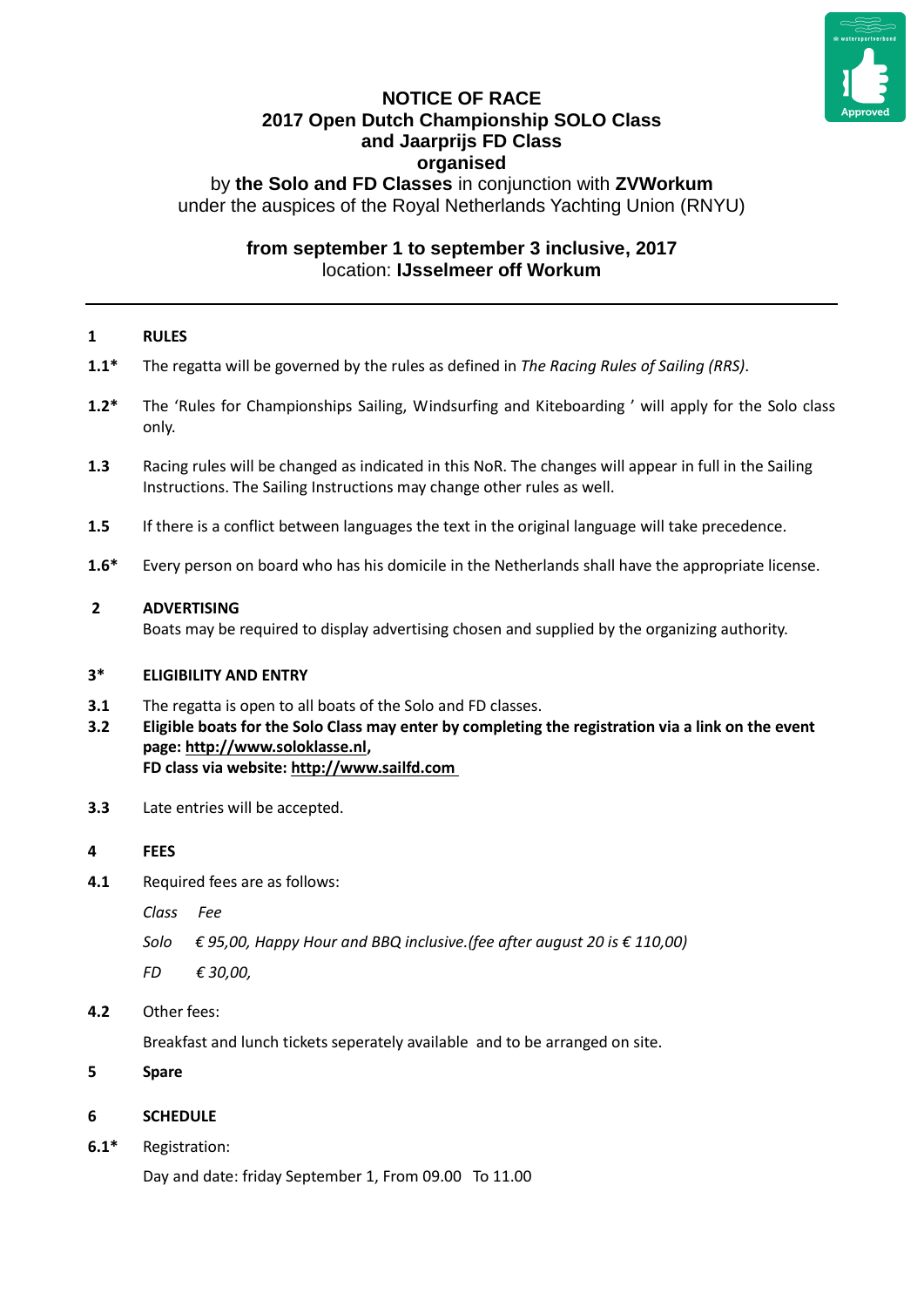# **6.3\*** Dates of racing:



|     | Date               | Class Solo | Class FD                       |
|-----|--------------------|------------|--------------------------------|
|     | September 1 racing |            |                                |
|     | September 2 racing |            | racing                         |
|     | September 3 racing |            | racing                         |
| 6.4 | Number of races:   |            |                                |
|     | Class              | Number     | Races per day                  |
|     | Solo               | 10         | Friday 3; Saturday 4, Sunday 3 |

- **6.5\*** The scheduled time of the *warning signal* for the first race of the Solo class on *friday* is 11.55. The scheduled time of the *warning signal* for the first race of the FD class on *saturday* is 11.05. **T**he sheduled time for the warning signal at saturday and sunday is 10.55 for the Solo class and 11.05 for the FD class
- **6.6** On the last day of the regatta no warning signal will be made after 14.30.

### **7\* MEASUREMENTS**

Each boat shall produce a valid measurement certificate. In addition equipment maybe inspected or measured.

### **8 SAILING INSTRUCTIONS**

The sailing instructions will be available after August 25e on **[http://www.soloklasse.nl](http://www.soloklasse.nl/)**

# and **[http://www.sailfd.com](http://www.sailfd.com/)**

FD 6 3

No hardcopies will be available for competitors, please print your own.

#### **9 VENUE**

**9.1** The race office is located at the following address: Súdersélaeane 33, 8711 GX, WorkumTel:0515- 542311 available at September 1,2 and 3 after 8.30 only.

**9.2** Attachment A shows the location of the regatta harbour and the racing area.

#### **10 THE COURSES**

The courses to be sailed will be as follows:

Trapezoid Course for the Solo class, Olympic Triangle or a combination with Upwind Downwind for the FD class

The approximate course length will be 60 minutes.

## **11** *Spare*

#### **12 SCORING**

- **12.1\*** Four races are required to be completed to constitute a series.
- **12.2** (a) When fewer than 5 races have been completed, a boat's series score will be the total of her race scores.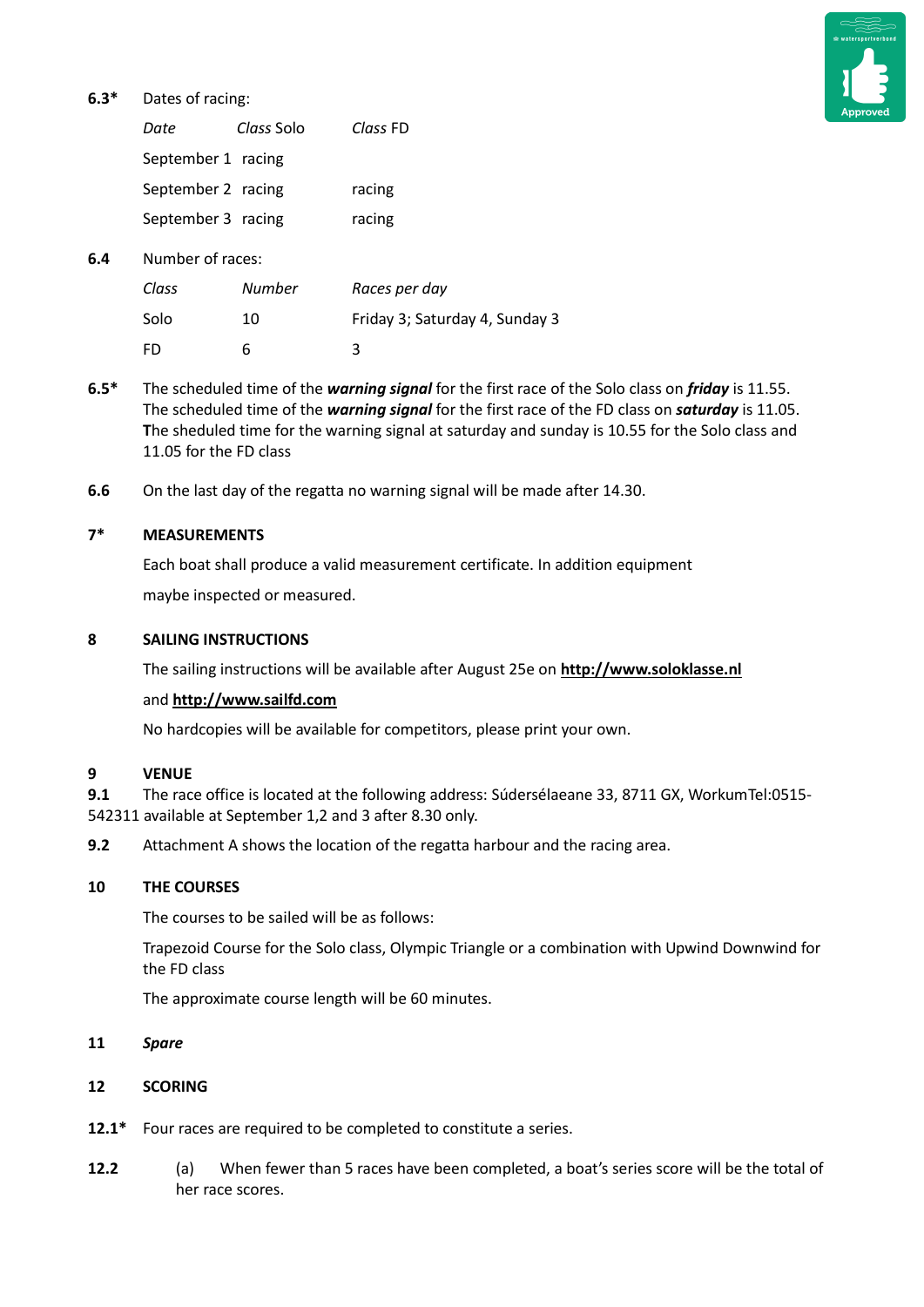

(b) When 5, 6, 7 or 8 races have been completed, a boat's series score will be the total  $\phi$ her race scores excluding her worst score.

(c) When 9 or 10 races have been completed, a boat's series score will be the total of her race scores excluding her two worst scores.

#### **13 Spare**

#### **14 BERTHING**

Boats shall be kept in their assigned places in the boat park.

- **15 Spare**
- **16 Spare**
- **17 Spare**

#### **18 PRIZES**

Helmsman and crew of the winning boat of the championship acquire the title "Dutch Champion" and receive the accompanying medal(s) of the RNYU.

The responsible person of the winning boat acquires the Blue Pennant of the RNWA.

Helmsman and crew of the boats that are placed second and third acquire also medal(s) of the RNWA.

Other prizes will be given as follows: first, second or third in the final results.

## **19 DISCLAIMER OF LIABILITY**

Competitors participate in the regatta entirely at their own risk. See RRS 4 , Decision to Race. The organizing authority will not accept any liability for material damage or personal injury or death sustained in conjunction with or prior to, during, or after the regatta.

#### **20 RIGHTS TO USE NAME AND LIKENESS**

By participating in this event, competitors automatically grant to the organizing authority and the event sponsors the right, in perpetuity, to make, use, and show, at their discretion, any photography, audio and video recordings, and other reproductions of them made at the venue or on the water from the time of their arrival at the venue, until their final departure, without compensation.

#### **21 INSURANCE**

Each participating boat shall be insured with valid third-party liability insurance with a minimum cover of Euro 1.500.000 per event or the equivalent.

# **22 FURTHER INFORMATION**

For further information please contact: [wedstrijd@soloklasse.nl](mailto:wedstrijd@soloklasse.nl) and [wedstrijden@sailfd.com](mailto:wedstrijden@sailfd.com)

#### **SAFETY**

Solo competitors are obliged to have a floating towline of 10 meters on board.

#### **TRAILER PARKING, DOCKING AND CARS**

All participants shall park their boats and road-trailers on the designated area on the premises.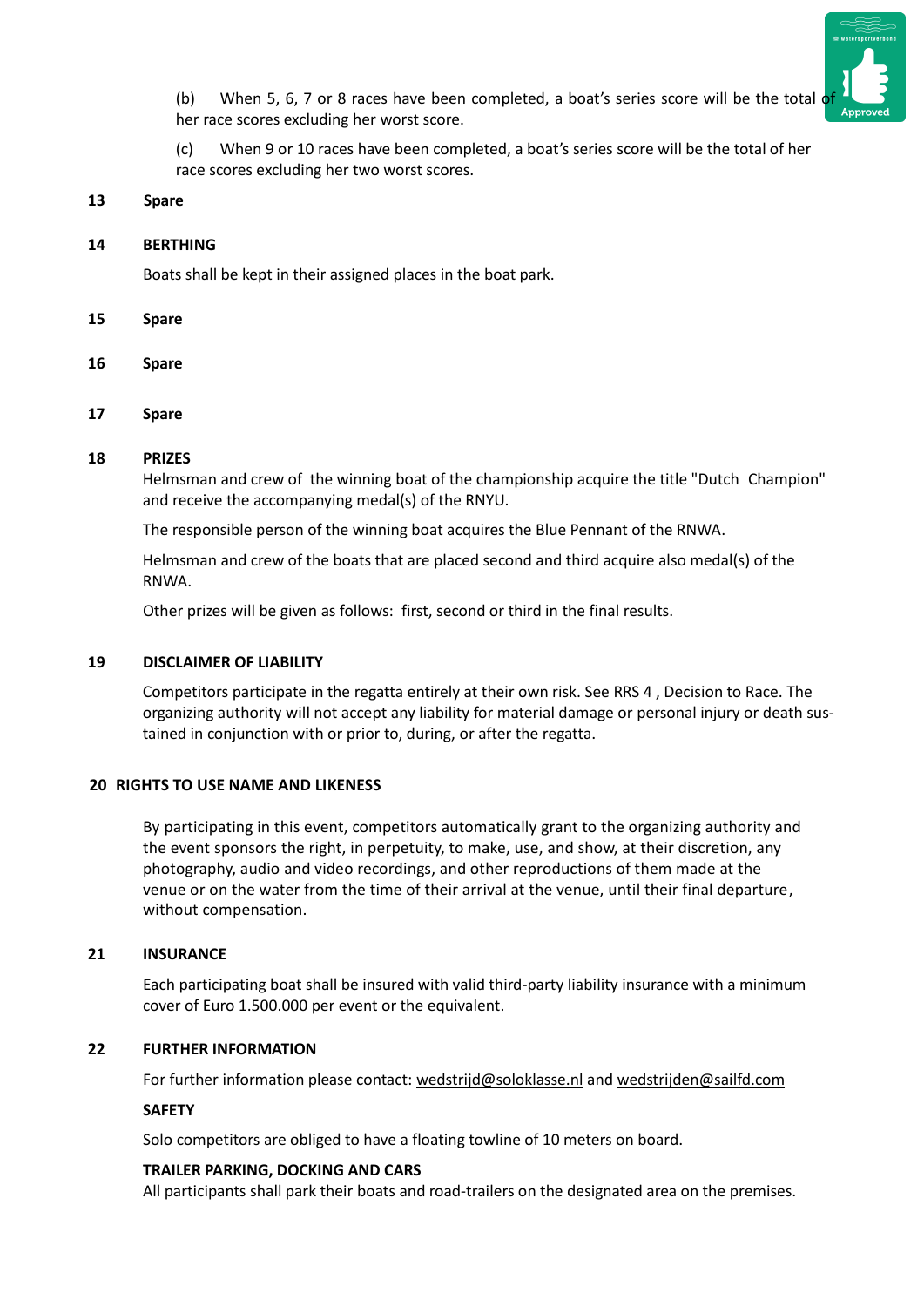

Cars shall be parked in the designated parking areas. No cars are allowed at the dinghy park. Please follow the beach master's and the harbour master's instructions at all times.

# **HOUSING AND CAMPERS/CARAVANS**

Regulations in the Netherlands prohibit sleeping in campers, tents and caravans parked along public roads or in public car parks.

On the designated area on the premises near the resaurant sleeping in caravans or campers is allowed at the so called "De Punt", the fee is to be payed at the reception of the camping "It Soal" .

For Hotels and/or B&B check:<https://www.hoteliers.com/nl/hotels/nederland/workum/>

# **ACCOMODATION**

Competitors shall make their own housing arrangements. For information on accommodation check the web site: [www.itsoal.nl](http://www.itsoal.nl/)

The IJsselmeer has fresh water without tide or current.

There are no obstructions in the racing area, which is considered one of the most beautiful in Europe.

Chairman of the Jury is: Tonny van Horssen. Race officer is: Bas Mientjes.

WE WISH YOU A PLEASANT JOURNEY